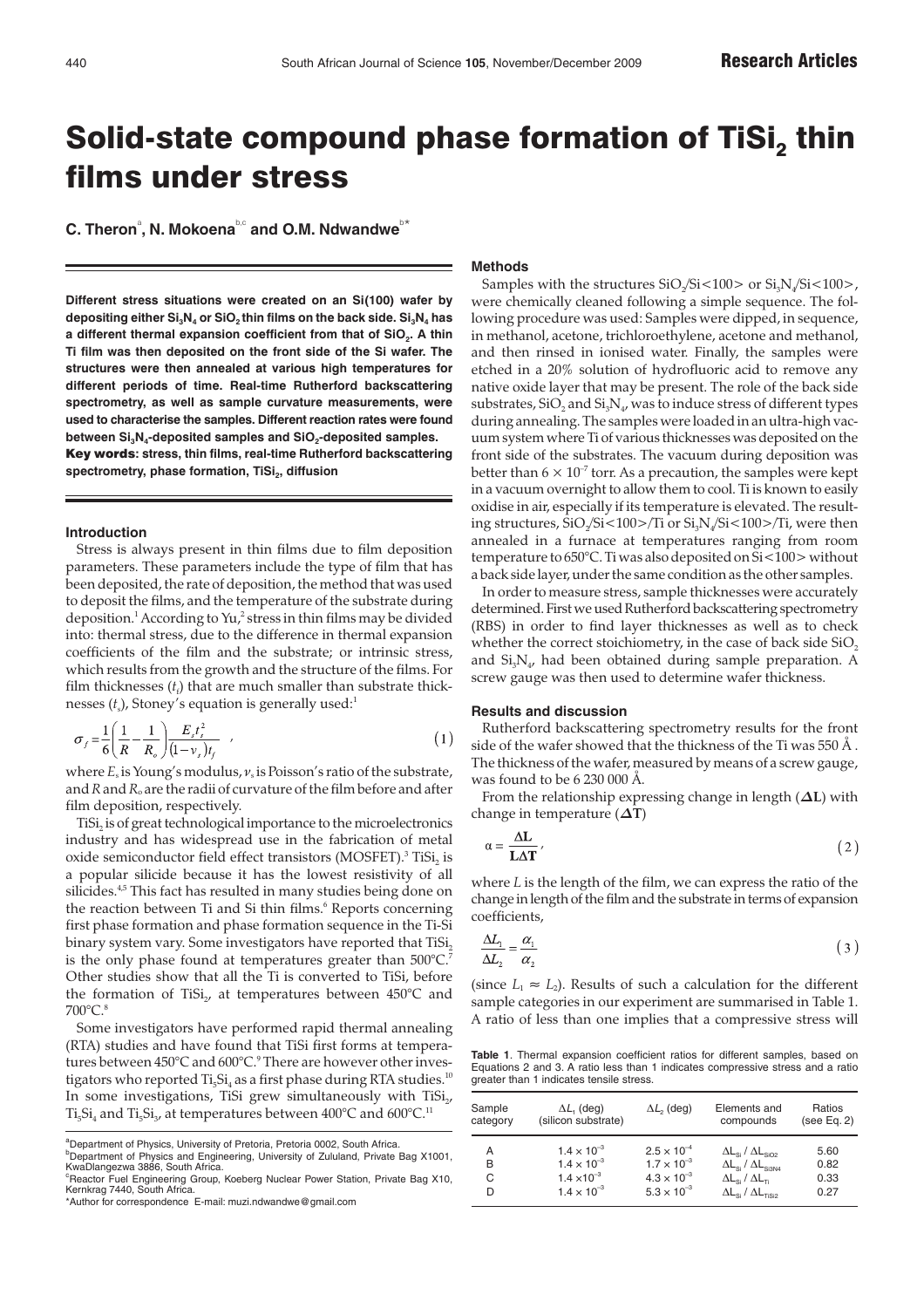**Table 2.** Calculated values of R. (the sample radius before deposition of the front-side Ti film) and R<sub>a</sub> (the effective radius), and calculated values of stress for different categories of samples.

| Category | $L$ (µm) | b(A)     | $z = (1/2 t)$          | $R_0(m)$ | $R_{i}$ (m) | $R_{\rm eff}$ (m) | $\sigma$ . (GPa) | $\sigma$ (MPa) |
|----------|----------|----------|------------------------|----------|-------------|-------------------|------------------|----------------|
| Α        | 3 3 9 9  | $-512.5$ | $311.5 \times 10^{-6}$ | $-40.34$ | $-28.21$    | $-93.8$           | $-2.8$           | $-0.74$        |
| B        | 4 4 8 1  | 3 201.5  | $311.5 \times 10^{-6}$ | 11.47    | 7.84        | 24.8              | 10.5             | 2.79           |
| C        | 4828     | 4 171.5  | $311.5 \times 10^{-6}$ | 8.022    | 6.98        | 53.8              | 4.9              | 1.29           |

develop on the front side of the sample upon heating (a ratio bigger than one implies a tensile stress will develop).

Equation  $4^{10}$  was used to calculate the stress in the deposited film:

$$
\sigma_f = \left(\frac{E_s}{1 - \nu_s}\right) \frac{d_s^2}{6d_f} \frac{8\Delta b}{L^2} \tag{4}
$$

where

$$
\frac{8\Delta b}{L^2} = \frac{1}{r_{\text{eff}}} = \left(\frac{R_0 - R_1}{RR_0}\right) \tag{5}
$$

and  $\Delta b = b - b_0$ , thus the bow is related to the experimental radius  $(R_1)$ , *b* is its value after deposition and  $b_0$  the value before deposition (Fig. 1).

$$
R = \frac{L^2}{8b} \tag{6}
$$

The stress is calculated on the entire sample since it has a depth of focus in the substrate  $(\sigma_{sl}(z))$ . The stress depth is calculated using the following equation:

$$
\sigma_{si}(z) = \left(\frac{E_s}{1 - \nu_s}\right) \frac{z}{r_{\text{eff}}} \quad , \tag{7}
$$

where  $z = 0$  in the middle of the substrate and  $z =$  $[1/2(623)] = 311.5$  at the front side deposited with Ti.

Stress was calculated using Stoney's equation, as given by Equation 1, and the value of  $R_1$  was determined from Equation 6. Radius measurements were obtained using a profilometer. This gave the length (*L*) and bow value (*b*) that was used to calculate radius  $R_1$ . After the calculation of the sample radius  $(R_1)$ ,  $R_2$ , the original radius before deposition of Ti, was obtained by using the radius effect.<sup>10</sup> The two values,  $R_1$  and  $R_0$ , were then used to find the effective radius ( $R_{\text{eff}}$ ) of each sample.  $R_{\text{eff}}$  allowed us to calculate the stress after deposition. Table 2 summarises the results of the calculation.

The negative sign on stress values indicate that the stress is compressive, while positive values indicate tensile stress. The stress is induced in the thin film when deposition takes place on the bare substrate. The sample heats up slightly during deposition and then cools after deposition is completed. When the film is being deposited on top of the substrate in a vacuum, by means of electron beam evaporation, it heats up due to the flux of energetic particles landing on the substrate and also because radiative heat is released from the molten material being deposited from the crucible. The composite film now has multilayers, which on cooling contract by unequal amounts due to different expansion coefficients of the different films. Thermal expansion coefficients of metallic films are generally larger in value when compared to those of silicon. But SiO<sub>2</sub> has an even smaller expansion coefficient compared to that of Si.  $Si<sub>3</sub>N<sub>4</sub>$  has a larger expansion coefficient compared to Si (Fig. 2 and Table 3).

The front side film is therefore deposited at a temperature which is higher than room temperature because of the



**Fig. 1**. This diagram shows how the different variables referred to in the text have been defined. Sample thickness is  $d_{\text{s}}$ , front side film thickness is  $d_{\text{f}}$ ,  $b$  is the bow parameter, L is the length of the sample and R is the curvature of the sample.



**Fig. 2**. A diagram showing that the sample BS/Si<100>/Ti bends when it cools, if the layers have different expansion coefficients  $(\alpha)$ . For a back side layer consisting of Si.N. (whose expansion coefficient is higher than that of Si), the front side (and hence the Ti layer) will be subjected to a tensile stress.The opposite will happen for a sample having SiO<sub>2</sub> on its back side ( $\alpha_{\rm{SiO}} < \alpha_{\rm{Si}}$ ).

**Table 3**. Thermal expansion coefficients  $(\alpha)$  for Ti, SiO<sub>2</sub>, Si<sub>3</sub>N<sub>4</sub> and TiSi<sub>2</sub>. The Table also gives the values used previously and those selected for use in this study.

|                   |     | Thermal expansion coefficients ( $\alpha$ ) × 10 <sup>6</sup> K <sup>-1</sup> |     |                                |                    |  |  |
|-------------------|-----|-------------------------------------------------------------------------------|-----|--------------------------------|--------------------|--|--|
| TiSi <sub>2</sub> | Ti  | SiO <sub>2</sub>                                                              | Si  | Si <sub>s</sub> N <sub>s</sub> | Reference          |  |  |
|                   |     | 0.5                                                                           | 3   | 2.5                            | 4                  |  |  |
|                   | 8.6 |                                                                               | 2.8 |                                | 5                  |  |  |
|                   |     |                                                                               |     | 3.4                            | 6                  |  |  |
|                   |     | 0.5                                                                           |     |                                |                    |  |  |
|                   |     |                                                                               |     | 3.3                            | 8                  |  |  |
| 10.5              |     |                                                                               |     |                                | 9                  |  |  |
| 10.5              | 8.6 | 0.5                                                                           | 2.8 | 3.35                           | Used in this study |  |  |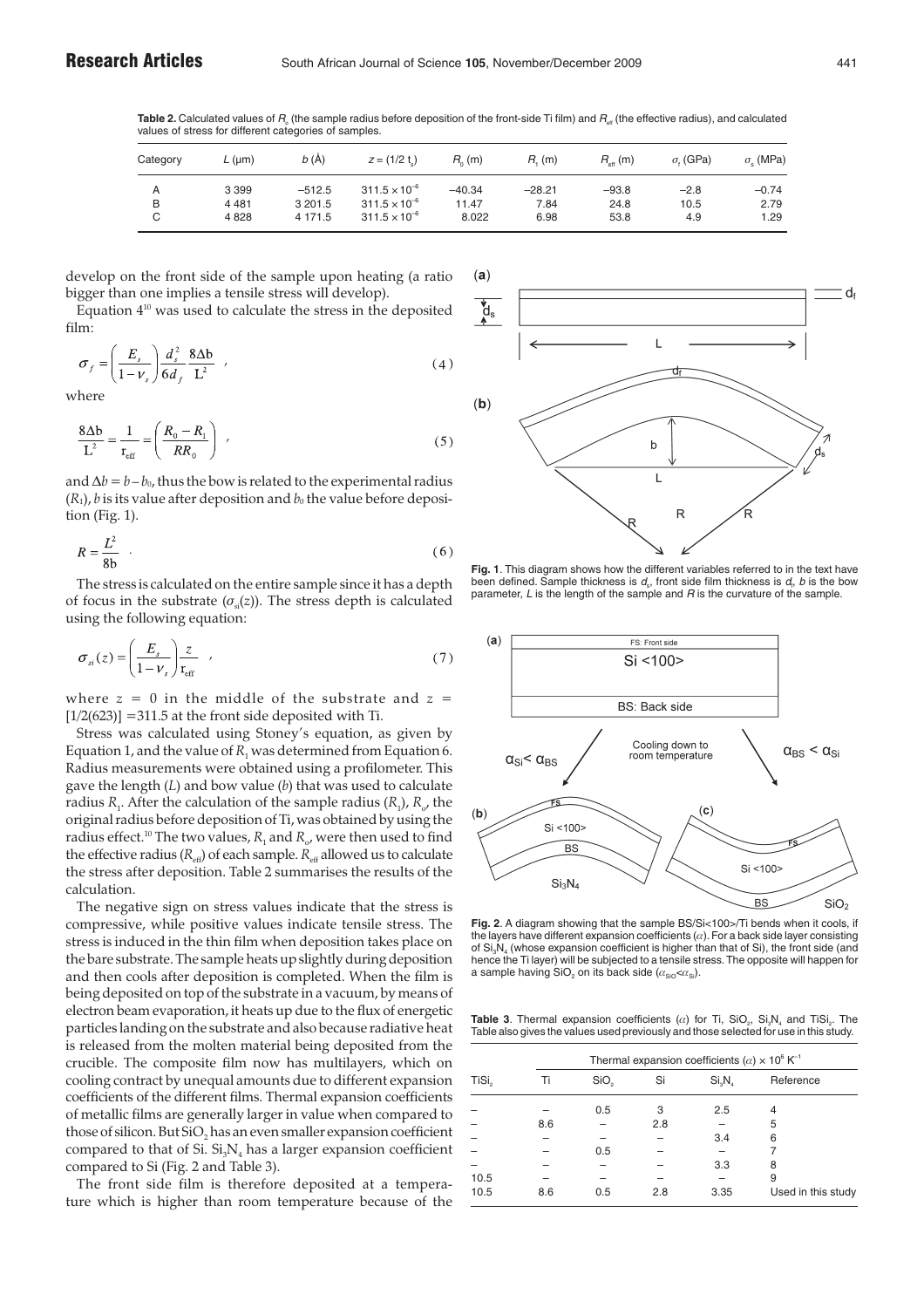unintended heating effects explained before. When the sample cools down, the layer that has a higher expansion coefficient shrinks to a greater extent, causing either compressive stress or tensile stress on the front surface. In the case of a sample with structure  $SiO\sqrt{Si/Ti}$ —if one neglects the effect of the Ti, since it is much thinner than the other two films—SiO, will shrink less than Si, causing the front surface, and hence the Ti film, to be under compressive stress at room temperature.  $Si<sub>3</sub>N<sub>4</sub>$  has a thermal expansion coefficient greater than that of Si. On cooling,  $Si<sub>3</sub>N<sub>4</sub>$  will contract more than Si, leading to a tensile stress in the front of the film, where Ti is located (Fig. 2).

# Normal Rutherford backscattering spectrometry

Figure 3 shows Rutherford backscattering spectra of a multilayered film made up of a Si<100> wafer onto which 4 000 Å of  $Si_3N_4$  was deposited on the back side. The wafer itself is 6 230 000 Å thick. On the front side of the wafer, 550 Å of Ti was deposited. Rutherford backscattering spectrometry results showed no observable reaction for samples annealed at temperatures below 500°C (not shown here). The spectrum of the sample annealed at 500°C for 5 min showed interdiffusion between Ti and Si. This is indicated by the change in the gradient on the edge of the spectrum of Ti (that is in contact with Si), which changed from steep to less steep. No shoulder developed, indicating that no reaction took place. The spectrum of the sample annealed at 560°C for 20 min has a shoulder corresponding to the formation of TiSi. The formation of TiSi as a first phase in the Ti-Si thin films binary system has been observed previously by others.<sup>8</sup> The presence of a compressive stress (at high temperature) on the front side of the wafer, due to  $Si<sub>3</sub>N<sub>4</sub>$  on its back side, has therefore not led to any change in first phase formation for this binary system. The spectrum of the sample annealed at 560°C for 40 min showed the presence of TiSi, (Fig. 3).

Samples comprised of  $SiO_2(4\,000\,\text{\AA})/Si<100>$ (5 300 Å)/Ti(550 Å) were annealed at various temperatures. Figure 4 shows the spectra of a virgin sample and a sample annealed at 590°C for 40 min; it can be observed that TiSi formed on the annealed sample. Rutherford Universal Manipulation Program simulation showed that there was still Ti remaining on this sample after

annealing. The sample was, however, already in an advanced state of reaction. It was not possible from the results obtained to determine at what exact temperature the reaction started on the samples with SiO<sub>2</sub> on their back side. To solve this problem, we performed *in situ* real-time RBS.

# In situ real-time Rutherford backscattering spectrometry

In order to observe when the reaction starts and how it proceeds with time, *in situ* annealing and spectrum collection from RBS were done simultaneously in a chamber whose vacuum was better than  $10^{-6}$  torr. The heating was done by ramping the tem-



Fig. 3. Rutherford backscattering spectra of Si<sub>3</sub>N<sub>4</sub>(4 000 Å)/Si<100>(6 230 000 Å)/Ti(550 Å) samples, deposited and annealed at various temperatures. The spectrum of the sample annealed at 500°C for 5 min showed no reaction, but showed interdiffusion between Si and Ti. Annealing at 560°C for 20 min led to the formation of TiSi, and annealing for 40 min resulted in the formation of TiSi.



Fig. 4. Rutherford backscattering spectra of samples with SiO<sub>2</sub> on the back side. It was determined that the SiO<sub>2</sub> layer on the back side was 4 000 Å thick (spectrum not shown here). The spectrum of the virgin sample showed that the Ti layer on the front side was 550 Å thick. The spectrum of the sample annealed at 590°C for 40 min showed that TiSi had formed.

perature, at a rate of  $20^{\circ}$ C min<sup>-1</sup>, from room temperature (~20 $^{\circ}$ C) to 340°C. Thereafter, it was ramped at a rate of 3°C min<sup>-1</sup> and allowed to rise to a value of 650°C. Figure 5a shows the temperature versus time curve as measured on the sample. Figures 5b and 5c show a three-dimensional view of the spectrum from a sample of a 6 230 000 Å thick Si $\lt 100$  wafer with 4 000 Å of SiO<sub>2</sub> deposited on the back side and 550 Å Ti on the front side. Figure 5b shows that there is no observable reaction between Si and Ti during the time period from 0 min to about 80 min (which corresponds to a temperature of about 500°C). A more in depth analysis of the spectra that make up Fig. 5 showed that TiSi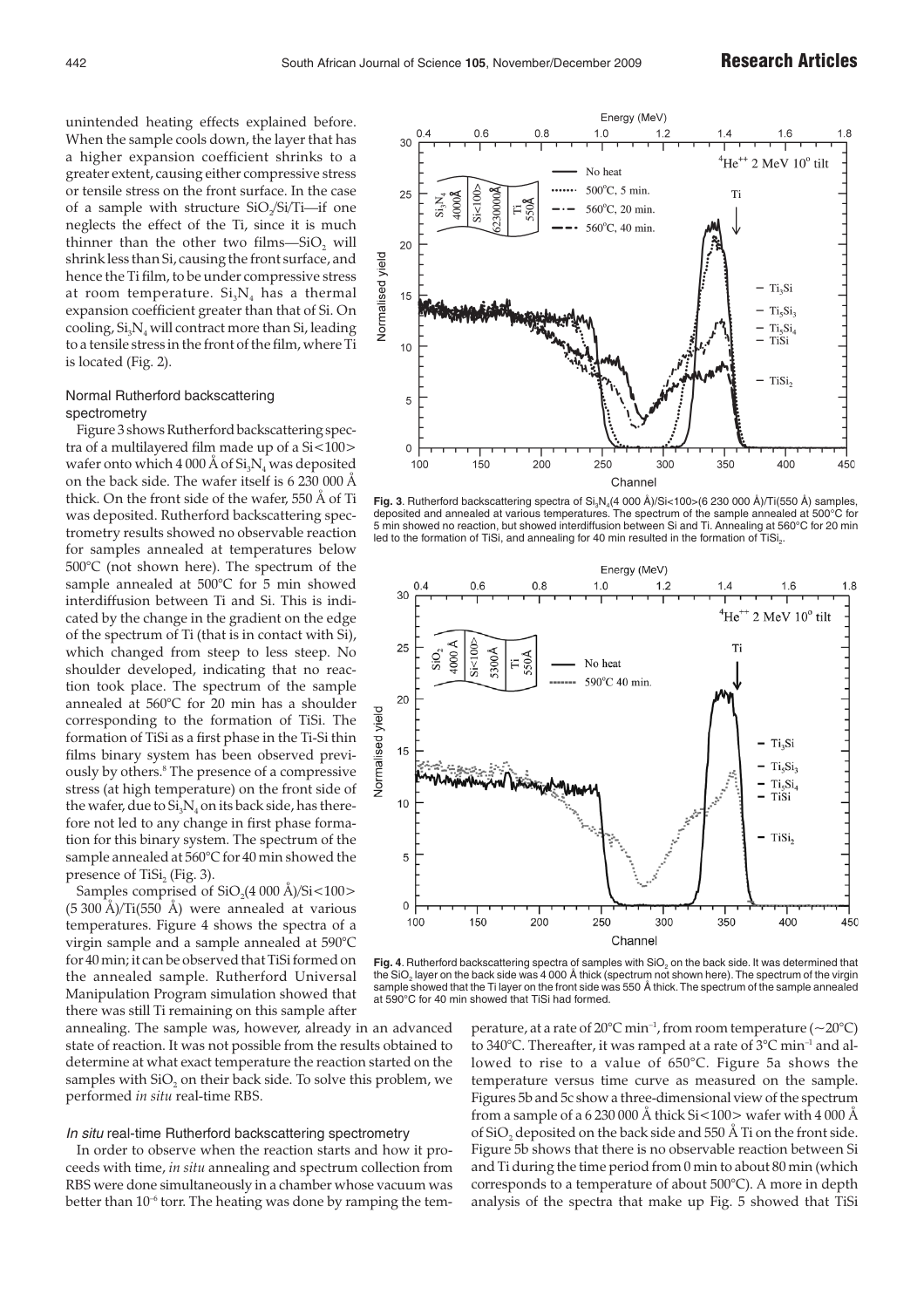

**Fig. 5.** (**a**) The temperature versus time profile of a sample of 6 230 000 Å thick  $<$ 100 $>$  wafer with 4 000 Å of SiO<sub>2</sub> on the back side and 550 Å Ti on the front side. (**b**) A three-dimensional view of the spectrum of the same sample.Time and energy are plotted on the horizontal axes and counts on the vertical axis. (**c**) Above view of the spectrum in (b).

began forming at that stage. It continued growing until about 110 min after starting the ramp. This time corresponds to a temperature of about 580°C. At that stage, TiSi, formation was observed. These observations are in line with what was observed using normal RBS.

Annealing of the sample with  $Si<sub>3</sub>N<sub>4</sub>$  on the back side was done by ramping the temperature, at a rate of  $20^{\circ}$ C min<sup>-1</sup>, from room temperature ( $\sim$ 20°C) to 440°C. It was thereafter ramped at 3°C min–1, to 650°C. Rutherford backscattering spectrometry analysis on the sample with  $Si_3N_{4}$ , with a structure of  $Si_3N_{4}(400 \text{ Å})/Si$  $(6 230 000 \text{ Å})$ Ti $(400 \text{ Å})$ , showed that the reaction for the formation of TiSi started at about 570°C, and formation of TiSi, started at about 610°C. Both phases (TiSi and TiSi,) grew simultaneously thereafter with increasing temperature (RBS results not shown).



**Fig. 6**. An Arrhenius plot for the growth of TiSi<sub>2</sub> for samples with SiO<sub>2</sub> deposited on<br>the back side and for samples with Si<sub>3</sub>N<sub>4</sub> deposited on the back side. The activation energies for the growth of TiSi<sub>2</sub> were 1.0  $\pm$  0.064 eV and 2.8  $\pm$  0.076 eV, respectively.

**Table 4**.Sample thicknesses determined by Rutherford backscattering spectrometry and screw gauge measurements.

| Sample category | Back side layer                                         | Substrate                                                                                                 | Front side layer                       |
|-----------------|---------------------------------------------------------|-----------------------------------------------------------------------------------------------------------|----------------------------------------|
| R<br>C.         | $SiO2$ (4000 Å)<br>$Si3N4$ (4000 Å)<br>$SiaNa$ (2000 Å) | $Si(100)$ 6.23 $\times$ 10 <sup>6</sup> Å<br>$Si(100) 6.23 \times 10^6$ Å<br>$Si(100) 6.23 \times 10^6$ Å | Ti (550 Å)<br>Ti (550 Å)<br>Ti (550 Å) |

The RUMP simulation program was used to analyse the thicknesses of grown phases at different temperatures. Table 4 summarises the values of sample thicknesses observed.

Figure 6 is an Arrhenius plot for the growth of the phase  $T_i$ ISi<sub>2</sub>, for the samples with  $SiO<sub>2</sub>$  deposited on the back side and with  $Si<sub>3</sub>N<sub>4</sub>$  deposited on the back side. The activation energy for the growth of TiSi<sub>2</sub> in which the back side film was SiO<sub>2</sub> was 1.0 ±  $0.064$  eV, and the activation energy for the growth of TiSi, in which the back side film was  $Si<sub>3</sub>N<sub>4</sub>$  was 2.8  $\pm$  0.076 eV.

# **Conclusion**

We investigated the interfacial reaction between Si and Ti by depositing either  $SiO<sub>2</sub>$  or  $Si<sub>3</sub>N<sub>4</sub>$  on the back side of a  $Si<100>$ wafer, so as to induce stress on the front side. Such stresses could be either compressive or tensile. A layer of Ti, which was much thinner than either the substrate Si or the back side layer, was then deposited on the front side of the wafer.

Characterisation of the samples, using RBS, after annealing in a vacuum at high temperatures revealed that TiSi formed first, followed by TiSi<sub>2</sub>. *In situ* real-time RBS allowed us to follow the process step-by-step and to more accurately determine the starting temperatures for phase formation. Real-time RBS showed that, for a sample with SiO<sub>2</sub> on its back side, formation of TiSi started at 500°C, while TiSi, began to form at 580°C. In the case of the sample with  $Si<sub>x</sub>N<sub>4</sub>$ , TiSi began forming at 570°C and TiSi, at  $610^{\circ}$ C.

Activation energy for the formation of TiSi, on the sample with a back side layer of SiO<sub>2</sub>, was found to be  $1.0 \pm 0.064$  eV, while that for a sample with a back side layer of  $Si_3N_{4}$ , was found to be  $2.8 \pm 0.076$  eV. Values of stress calculated at room temperature for a sample with  $SiO$ , on its back side was found to be  $-2.8$  GPa, while for a sample with  $Si<sub>3</sub>N<sub>4</sub>$ , it was 10.5 GPa.

It must be noted that in this experiment the annealing temper-